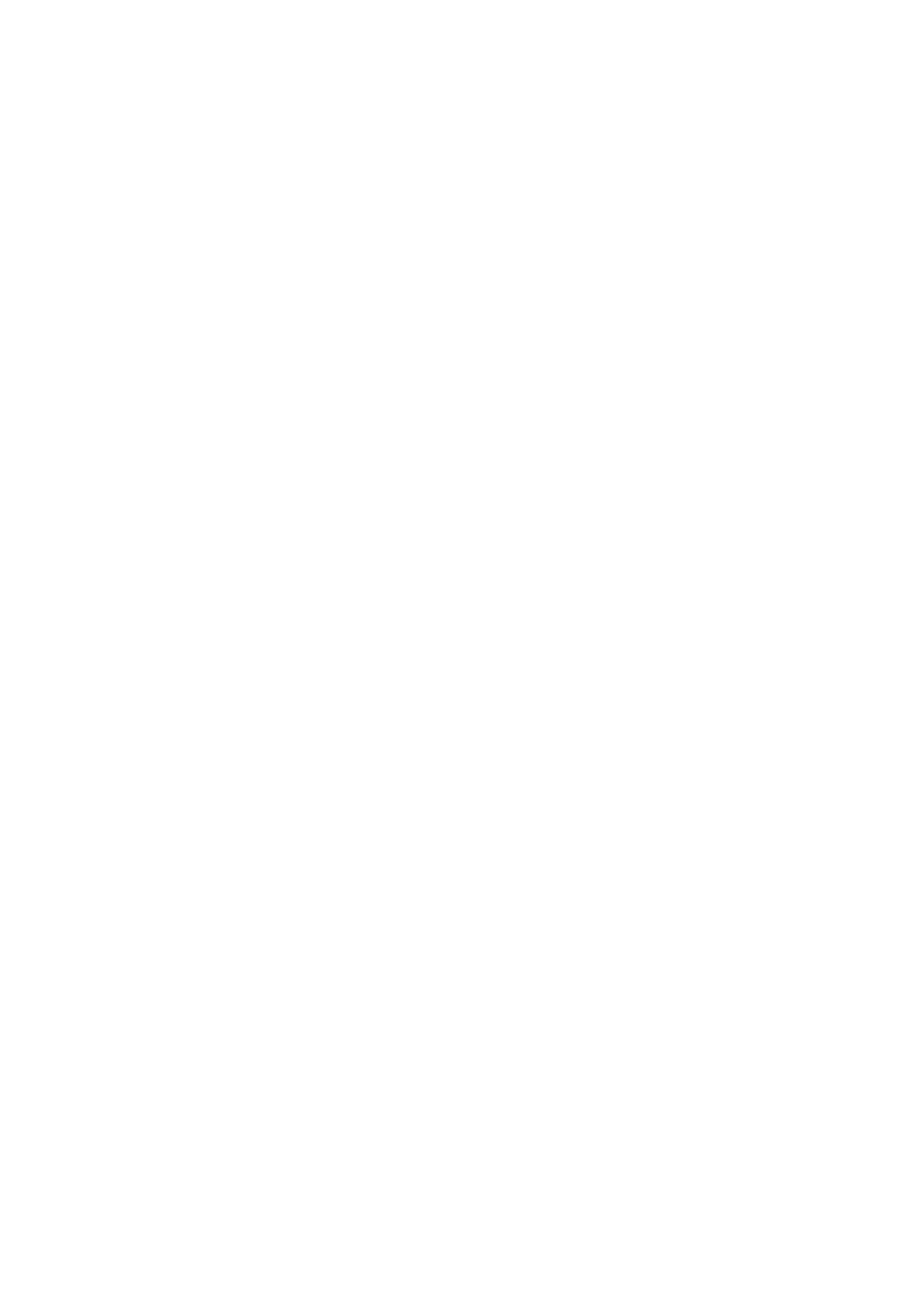\* MHB report includes report of 112.03.2019 which received after dispatch of the daily report.

 $\mathbf{v}^{\dagger}$